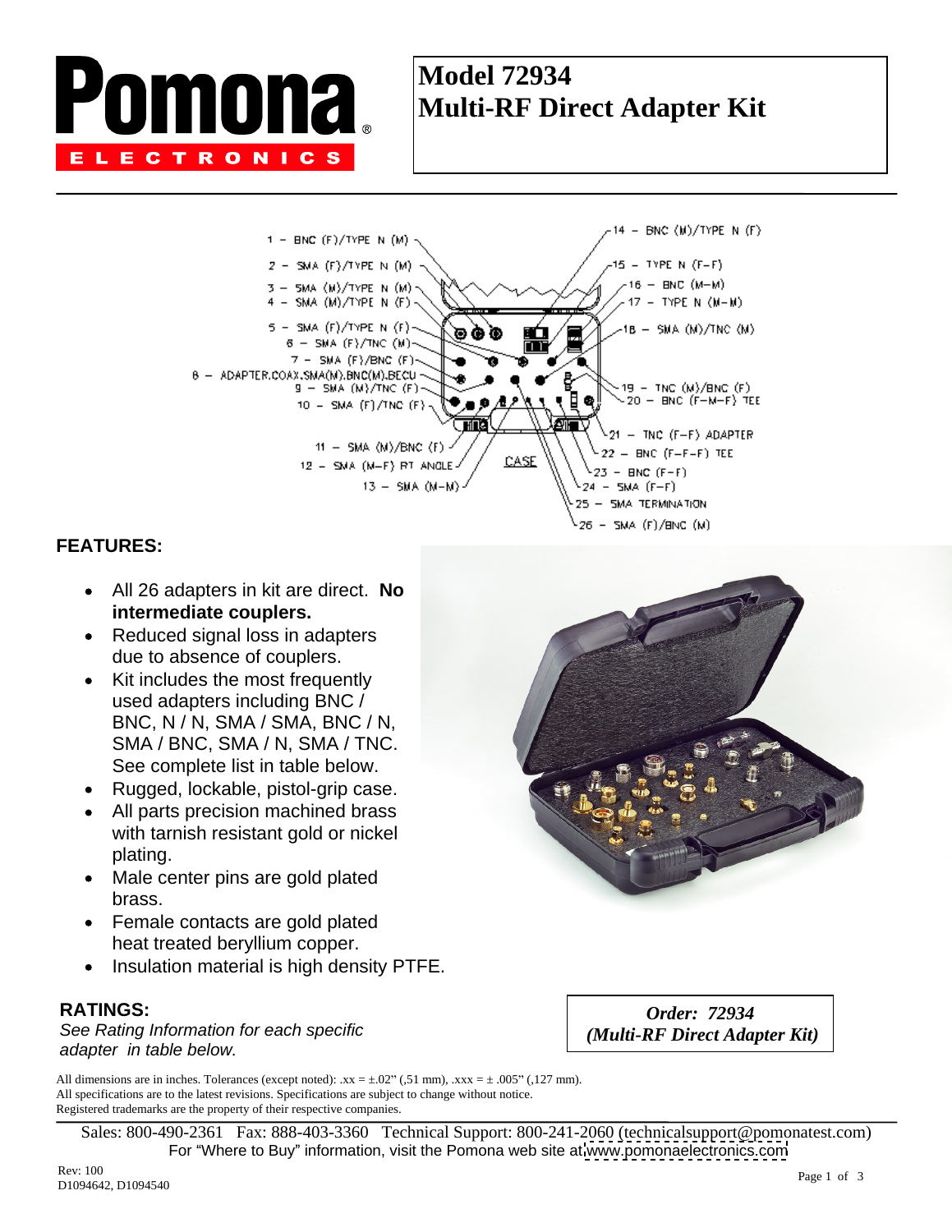# Pomona. **ELECTRONICS**

## **Model 72934 Multi-RF Direct Adapter Kit**

|                 |                              | Pomona        |                       |                    |                        |                                   |
|-----------------|------------------------------|---------------|-----------------------|--------------------|------------------------|-----------------------------------|
| Item            | <b>Description</b>           | Part          | NOM.                  |                    |                        | <b>OPERATING</b>                  |
|                 |                              | <b>Number</b> | <b>IMPEDANCE</b>      | <b>FREQ. RANGE</b> | <b>VSWR</b>            | <b>TEMP</b>                       |
|                 | <b>BNC</b> female            |               |                       |                    |                        |                                   |
|                 | <b>/TYPE N</b>               |               |                       |                    |                        |                                   |
|                 | male                         | 3288          | 50 Ohms               | DC to 4 GHz        | 1.35 to 4 GHz          | $-65^{\circ}$ to $+165^{\circ}$ C |
|                 | SMA female/                  |               |                       |                    |                        |                                   |
|                 | TYPE N male                  | 4297          | 50 Ohms               | DC to 11 GHz       | 1.35 to 11 GHz         | $-65$ to $+165$ C                 |
|                 | SMA male                     |               |                       |                    |                        |                                   |
|                 | <b>/TYPE N</b>               |               |                       |                    |                        |                                   |
|                 | male                         | 4296          | 50 Ohms               | 0 to 12.4GHz       | 1.35 to 11GHz          | $-65^{\circ}$ to $+165^{\circ}$ C |
|                 | SMA male                     |               |                       |                    |                        |                                   |
|                 | <b>/TYPE N</b>               | 4298          |                       | DC to 11 GHz       |                        | $-65$ to $+165$ C                 |
|                 | female                       |               | 50 Ohms               |                    | 1.35 to 11 GHz         |                                   |
|                 | SMA female<br><b>/TYPE N</b> |               |                       |                    |                        |                                   |
|                 | female                       | 4299          | 50 Ohms               | DC to 11 GHz       | 1.35 to 11 GHz         | $-65$ to $+165$ C                 |
|                 | SMA female                   |               |                       |                    |                        |                                   |
|                 | /TNC male                    | 4293          | 50 Ohms               | 0 to 12.4 GHz      | 1.35 to 11GHz          | $-65^{\circ}$ to $+165^{\circ}$ C |
|                 | SMA female                   |               |                       |                    |                        |                                   |
|                 | /BNC female                  | 4291          | 50 Ohms               | 0 to 12.4 GHz      | 1.35 to 11GHz          | $-65^{\circ}$ to $+165^{\circ}$ C |
|                 | SMA male                     |               |                       |                    |                        |                                   |
|                 | <b>BNC</b> male              | 4288          | 50 OHMS               | 0 to 12.4 GHz      | 1.35 to 11GHz          | $-65^{\circ}$ to $+165^{\circ}$ C |
|                 | SMA male                     |               |                       |                    |                        |                                   |
|                 | /TNC female                  | 4294          | $\frac{1}{2}$ 50 Ohms | 0 to 12.4 GHz      | 1.35 to 11GHz          | $-65^{\circ}$ to $+165^{\circ}$ C |
|                 | SMA female                   |               |                       |                    |                        |                                   |
| 10 <sup>1</sup> | <b>TNC</b> female            |               | 4295 50 Ohms          | 0 to 12.4 GHz      | 1.35 to 11GHz          | $-65^{\circ}$ to $+165^{\circ}$ C |
|                 | SMA male                     |               |                       |                    |                        |                                   |
|                 | /BNC female                  |               | 4290 50 Ohms          | 0 to 12.4 GHz      | 1.35 to 11GHz          | $-65^{\circ}$ to $+165^{\circ}$ C |
|                 | <b>SMA</b>                   |               |                       |                    |                        |                                   |
| 12              | male/female                  |               |                       |                    |                        |                                   |
|                 | <b>RIGHT</b>                 |               |                       |                    |                        |                                   |
|                 | ANGLE                        | 4282          | $\frac{1}{2}$ 50 Ohms | 0 to 12.4 GHz      | 1.35 to 11GHz          | $-65^{\circ}$ to $+165^{\circ}$ C |
| 13              | <b>SMA</b>                   |               |                       |                    |                        |                                   |
|                 | male/male                    |               | 4283 50 Ohms          | 0 to 11 GHz        | 1.35 to 11GHz          | $-65^{\circ}$ to $+165^{\circ}$ C |
|                 | <b>BNC</b>                   |               |                       |                    |                        |                                   |
| 14              | <sup>1</sup> male/TYPE N     |               |                       |                    |                        |                                   |
|                 | female                       | 3535          | 50 Ohms               | DC to 4 GHz        | 1.35 to 4 GHz          | $-65^{\circ}$ to $+165^{\circ}$ C |
| 15              | TYPE N<br>female/female      | 3841          | 50 Ohms               | DC to 11 GHz       | 1.35 to 11 GHz         | $-65^\circ$ to $+165^\circ$ C     |
|                 | <b>BNC</b>                   |               |                       |                    |                        |                                   |
| 16              | male/male                    |               | 3533 50 Ohms          | DC to 4 GHz        | 1.35 to 4 GHz          | $-65^\circ$ to $+165^\circ$ C     |
|                 | Adapter                      |               |                       |                    |                        |                                   |
| 17              | TYPE N male                  |               |                       |                    |                        |                                   |
|                 | / male                       |               | 3842 50 Ohms          | DC to 11GHz        | 1.35 to 11GHz          | $-65^{\circ}$ to $+165^{\circ}$ C |
| 18              | SMA male                     |               | 4292 50 Ohms          | $0$ to 12.4 GHz    | $\sqrt{1.35}$ to 11GHz | $-65^\circ$ to $+165^\circ$ C     |

All dimensions are in inches. Tolerances (except noted):  $xx = \pm .02$ " (,51 mm),  $xxx = \pm .005$ " (,127 mm). All specifications are to the latest revisions. Specifications are subject to change without notice. Registered trademarks are the property of their respective companies.

Sales: 800-490-2361 Fax: 888-403-3360 Technical Support: 800-241-2060 (technicalsupport@pomonatest.com) For Where to Buy information, visit the Pomona web site at [www.pomonaelectronics.com](http://www.pomonaelectronics.com)